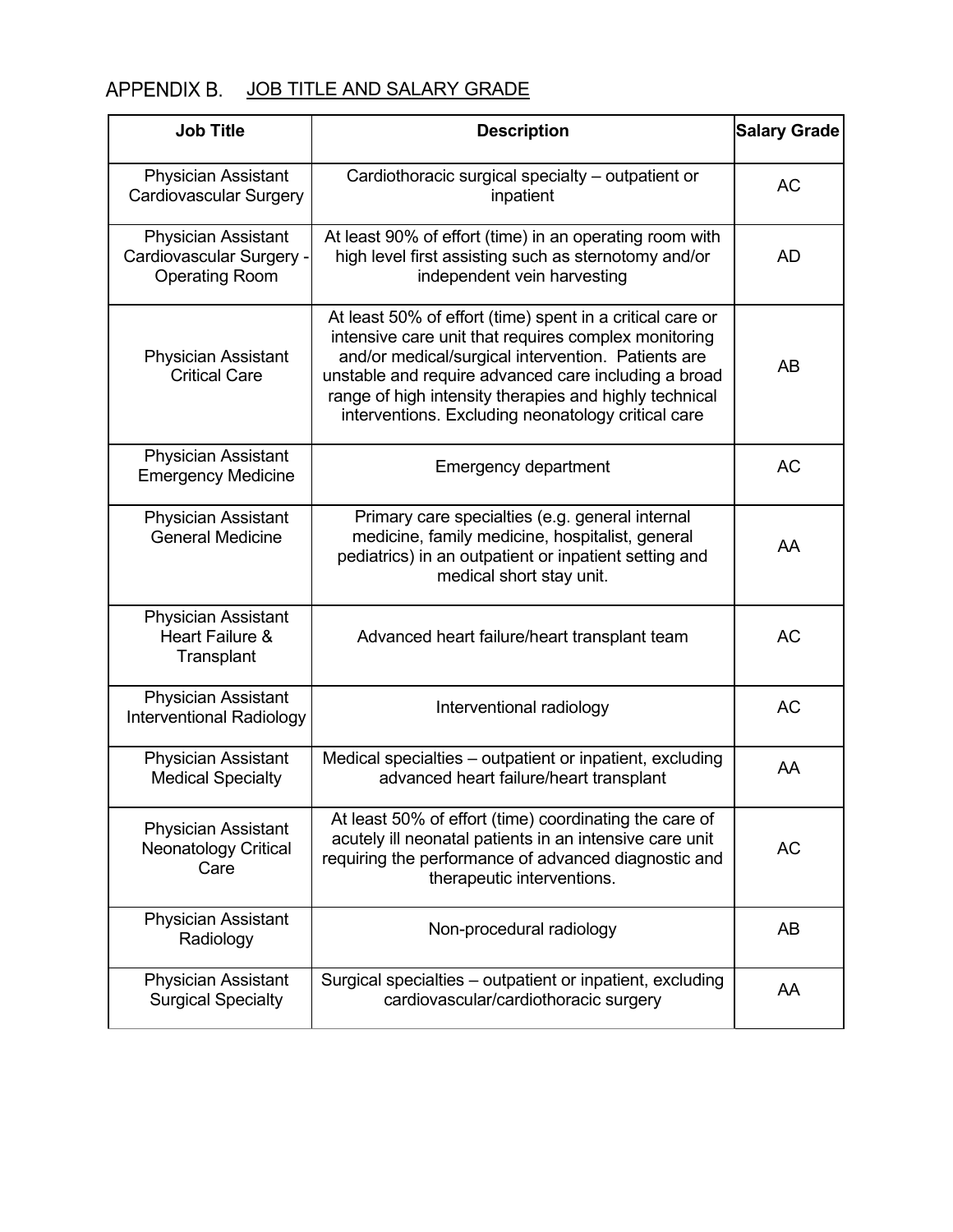| APPENDIX C. UPAMM SALARY SCHEDULE EFFECTIVE AT RATIFICATION |           |                |           |                  |           |                         |           |
|-------------------------------------------------------------|-----------|----------------|-----------|------------------|-----------|-------------------------|-----------|
| <b>STEP</b>                                                 | AA        | <b>STEP</b>    | <b>AB</b> | <b>STEP</b>      | <b>AC</b> | <b>STEP</b>             | <b>AD</b> |
| Minimum                                                     | \$110,100 | Minimum        | \$113,550 | Minimum          | \$116,725 | Minimum                 | \$143,000 |
| 1                                                           | \$111,531 | 1              | \$115,026 | 1                | \$118,242 | 1                       | \$145,145 |
| $\overline{2}$                                              | \$112,981 | $\overline{2}$ | \$116,521 | $\overline{2}$   | \$119,780 | $\overline{2}$          | \$147,322 |
| 3                                                           | \$114,450 | $\overline{3}$ | \$118,036 | 3                | \$121,337 | $\mathfrak{S}$          | \$149,532 |
| 4                                                           | \$115,938 | 4              | \$119,571 | $\overline{4}$   | \$122,914 | $\overline{\mathbf{4}}$ | \$151,775 |
| 5                                                           | \$117,445 | 5              | \$121,125 | 5                | \$124,512 | 5                       | \$154,052 |
| 6                                                           | \$118,972 | $\overline{6}$ | \$122,700 | $\,6$            | \$126,131 | $\,6\,$                 | \$156,362 |
| $\overline{7}$                                              | \$120,518 | $\overline{7}$ | \$124,295 | $\overline{7}$   | \$127,770 | $\overline{7}$          | \$158,708 |
| 8                                                           | \$122,085 | 8              | \$125,911 | 8                | \$129,431 | 8                       | \$161,088 |
| 9                                                           | \$123,672 | 9              | \$127,548 | $\boldsymbol{9}$ | \$131,114 | 9                       | \$163,505 |
| 10                                                          | \$125,280 | 10             | \$129,206 | 10               | \$132,818 | 10                      | \$165,957 |
| 11                                                          | \$126,909 | 11             | \$130,885 | 11               | \$134,545 | 11                      | \$168,447 |
| 12                                                          | \$128,558 | 12             | \$132,587 | 12               | \$136,294 | 12                      | \$170,973 |
| 13                                                          | \$130,230 | 13             | \$134,310 | 13               | \$138,066 | 13                      | \$173,538 |
| 14                                                          | \$131,923 | 14             | \$136,057 | 14               | \$139,861 | 14                      | \$176,141 |
| 15                                                          | \$133,638 | 15             | \$137,825 | 15               | \$141,679 | 15                      | \$178,783 |
| 16                                                          | \$135,375 | 16             | \$139,617 | 16               | \$143,521 | 16                      | \$181,465 |
| 17                                                          | \$136,729 | 17             | \$141,013 | 17               | \$145,387 | 17                      | \$184,187 |
| 18                                                          | \$138,096 | 18             | \$142,423 | 18               | \$146,840 | 18                      | \$186,029 |
| 19                                                          | \$139,477 | 19             | \$143,848 | 19               | \$148,309 | 19                      | \$187,889 |
| 20                                                          | \$140,872 | 20             | \$145,286 | 20               | \$149,792 | 20                      | \$189,768 |
| 21                                                          | \$142,280 | 21             | \$146,739 | 21               | \$151,290 | 21                      | \$191,666 |
| 22                                                          | \$143,703 | 22             | \$148,206 | 22               | \$152,803 | 22                      | \$193,582 |
| 23                                                          | \$145,140 | 23             | \$149,688 | 23               | \$154,331 | 23                      | \$195,518 |
| 24                                                          | \$146,592 | 24             | \$151,185 | 24               | \$155,874 | 24                      | \$197,473 |
| 25                                                          | \$147,911 | 25             | \$152,546 | 25               | \$157,433 | 25                      | \$199,251 |
| 26                                                          | \$149,242 | 26             | \$153,919 | 26               | \$158,850 | 26                      | \$201,044 |
| 27                                                          | \$150,585 | 27             | \$155,304 | 27               | \$160,279 | 27                      | \$202,853 |
| 28                                                          | \$151,941 | 28             | \$156,702 | 28               | \$161,722 | 28                      | \$204,679 |
| 29                                                          | \$153,308 | 29             | \$158,112 | 29               | \$163,177 | 29                      | \$206,521 |
| 30                                                          | \$154,688 | 30             | \$159,535 | 30               | \$164,646 | 30                      | \$208,380 |
| 31                                                          | \$156,080 | 31             | \$160,971 | 31               | \$166,128 | 31                      | \$210,255 |
| 32                                                          | \$157,485 | 32             | \$162,420 | 32               | \$167,623 | 32                      | \$212,147 |
| 33                                                          | \$158,902 | 33             | \$163,881 | 33               | \$169,132 | 33                      | \$214,057 |
| 34                                                          | \$160,332 | 34             | \$165,356 | 34               | \$170,654 | 34                      | \$215,983 |
| 35                                                          | \$161,775 | 35             | \$166,845 | 35               | \$172,190 | 35                      | \$217,927 |
| 36                                                          | \$163,231 | 36             | \$168,346 | 36               | \$173,739 | 36                      | \$219,888 |
| 37                                                          | \$164,700 | 37             | \$169,861 | 37               | \$175,303 | 37                      | \$221,867 |
| 38                                                          | \$166,183 | 38             | \$171,390 | 38               | \$176,881 | 38                      | \$223,864 |
| 39                                                          | \$167,678 | 39             | \$172,933 | 39               | \$178,473 | 39                      | \$225,879 |
| 40                                                          | \$169,187 | 40             | \$174,489 | 40               | \$180,079 | 40                      | \$227,912 |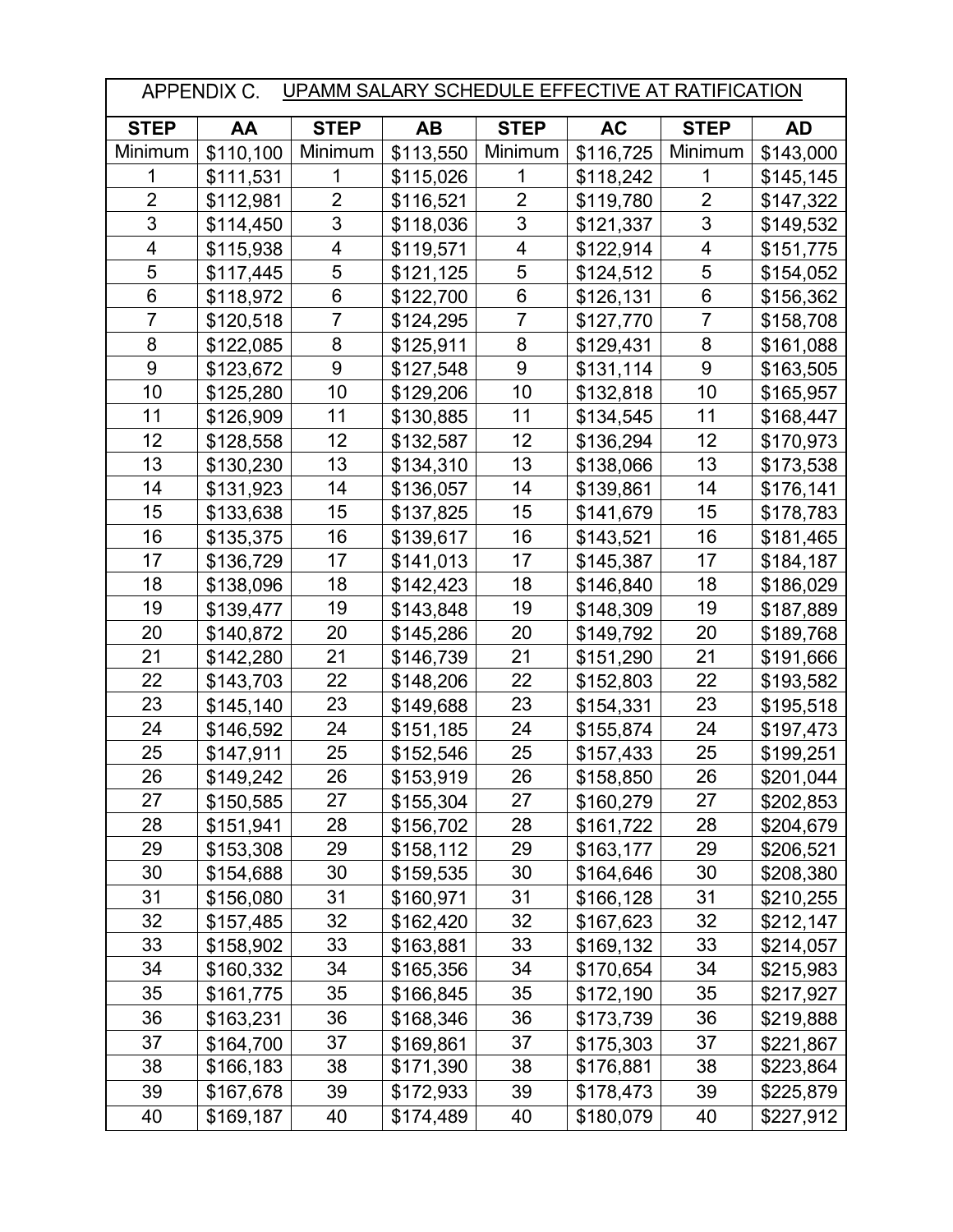| APPENDIX D.<br>UPAMM SALARY SCHEDULE EFFECTIVE JULY, 2022 |           |                |           |                  |           |                  |           |
|-----------------------------------------------------------|-----------|----------------|-----------|------------------|-----------|------------------|-----------|
| <b>STEP</b>                                               | AA        | <b>STEP</b>    | AB        | <b>STEP</b>      | <b>AC</b> | <b>STEP</b>      | <b>AD</b> |
| Minimum                                                   | \$112,853 | Minimum        | \$116,389 | Minimum          | \$119,643 | Minimum          | \$146,575 |
| 1                                                         | \$114,319 | 1              | \$117,902 | 1                | \$121,198 | 1                | \$148,774 |
| $\overline{2}$                                            | \$115,806 | $\overline{2}$ | \$119,434 | $\overline{2}$   | \$122,775 | $\overline{2}$   | \$151,005 |
| 3                                                         | \$117,311 | $\overline{3}$ | \$120,987 | 3                | \$124,370 | 3                | \$153,270 |
| 4                                                         | \$118,836 | 4              | \$122,560 | 4                | \$125,987 | 4                | \$155,569 |
| 5                                                         | \$120,381 | 5              | \$124,153 | 5                | \$127,625 | 5                | \$157,903 |
| 6                                                         | \$121,946 | 6              | \$125,768 | 6                | \$129,284 | $\,6$            | \$160,271 |
| $\overline{7}$                                            | \$123,531 | $\overline{7}$ | \$127,402 | $\overline{7}$   | \$130,964 | $\overline{7}$   | \$162,676 |
| 8                                                         | \$125,137 | 8              | \$129,059 | 8                | \$132,667 | 8                | \$165,115 |
| 9                                                         | \$126,764 | 9              | \$130,737 | $\boldsymbol{9}$ | \$134,392 | $\boldsymbol{9}$ | \$167,593 |
| 10                                                        | \$128,412 | 10             | \$132,436 | 10               | \$136,138 | 10               | \$170,106 |
| 11                                                        | \$130,082 | 11             | \$134,157 | 11               | \$137,909 | 11               | \$172,658 |
| 12                                                        | \$131,772 | 12             | \$135,902 | 12               | \$139,701 | 12               | \$175,247 |
| 13                                                        | \$133,486 | 13             | \$137,668 | 13               | \$141,518 | 13               | \$177,876 |
| 14                                                        | \$135,221 | 14             | \$139,458 | 14               | \$143,358 | 14               | \$180,545 |
| 15                                                        | \$136,979 | 15             | \$141,271 | 15               | \$145,221 | 15               | \$183,253 |
| 16                                                        | \$138,759 | 16             | \$143,107 | 16               | \$147,109 | 16               | \$186,002 |
| 17                                                        | \$140,147 | 17             | \$144,538 | 17               | \$149,022 | 17               | \$188,792 |
| 18                                                        | \$141,548 | 18             | \$145,984 | 18               | \$150,511 | 18               | \$190,680 |
| 19                                                        | \$142,964 | 19             | \$147,444 | 19               | \$152,017 | 19               | \$192,586 |
| 20                                                        | \$144,394 | 20             | \$148,918 | 20               | \$153,537 | 20               | \$194,512 |
| 21                                                        | \$145,837 | 21             | \$150,407 | 21               | \$155,072 | 21               | \$196,458 |
| 22                                                        | \$147,296 | 22             | \$151,911 | 22               | \$156,623 | 22               | \$198,422 |
| 23                                                        | \$148,769 | 23             | \$153,430 | 23               | \$158,189 | 23               | \$200,406 |
| 24                                                        | \$150,257 | 24             | \$154,965 | 24               | \$159,771 | 24               | \$202,410 |
| 25                                                        | \$151,609 | 25             | \$156,360 | 25               | \$161,369 | 25               | \$204,232 |
| 26                                                        | \$152,973 | 26             | \$157,767 | 26               | \$162,821 | 26               | \$206,070 |
| 27                                                        | \$154,350 | 27             | \$159,187 | 27               | \$164,286 | 27               | \$207,924 |
| 28                                                        | \$155,740 | 28             | \$160,620 | 28               | \$165,765 | 28               | \$209,796 |
| 29                                                        | \$157,141 | 29             | \$162,065 | 29               | \$167,256 | 29               | \$211,684 |
| 30                                                        | \$158,555 | 30             | \$163,523 | 30               | \$168,762 | 30               | \$213,590 |
| 31                                                        | \$159,982 | 31             | \$164,995 | 31               | \$170,281 | 31               | \$215,511 |
| 32                                                        | \$161,422 | 32             | \$166,481 | 32               | \$171,814 | 32               | \$217,451 |
| 33                                                        | \$162,875 | 33             | \$167,978 | 33               | \$173,360 | 33               | \$219,408 |
| 34                                                        | \$164,340 | 34             | \$169,490 | 34               | \$174,920 | 34               | \$221,383 |
| 35                                                        | \$165,819 | 35             | \$171,016 | 35               | \$176,495 | 35               | \$223,375 |
| 36                                                        | \$167,312 | 36             | \$172,555 | 36               | \$178,082 | 36               | \$225,385 |
| 37                                                        | \$168,818 | 37             | \$174,108 | 37               | \$179,686 | 37               | \$227,414 |
| 38                                                        | \$170,338 | 38             | \$175,675 | 38               | \$181,303 | 38               | \$229,461 |
| 39                                                        | \$171,870 | 39             | \$177,256 | 39               | \$182,935 | 39               | \$231,526 |
| 40                                                        | \$173,417 | 40             | \$178,851 | 40               | \$184,581 | 40               | \$233,610 |